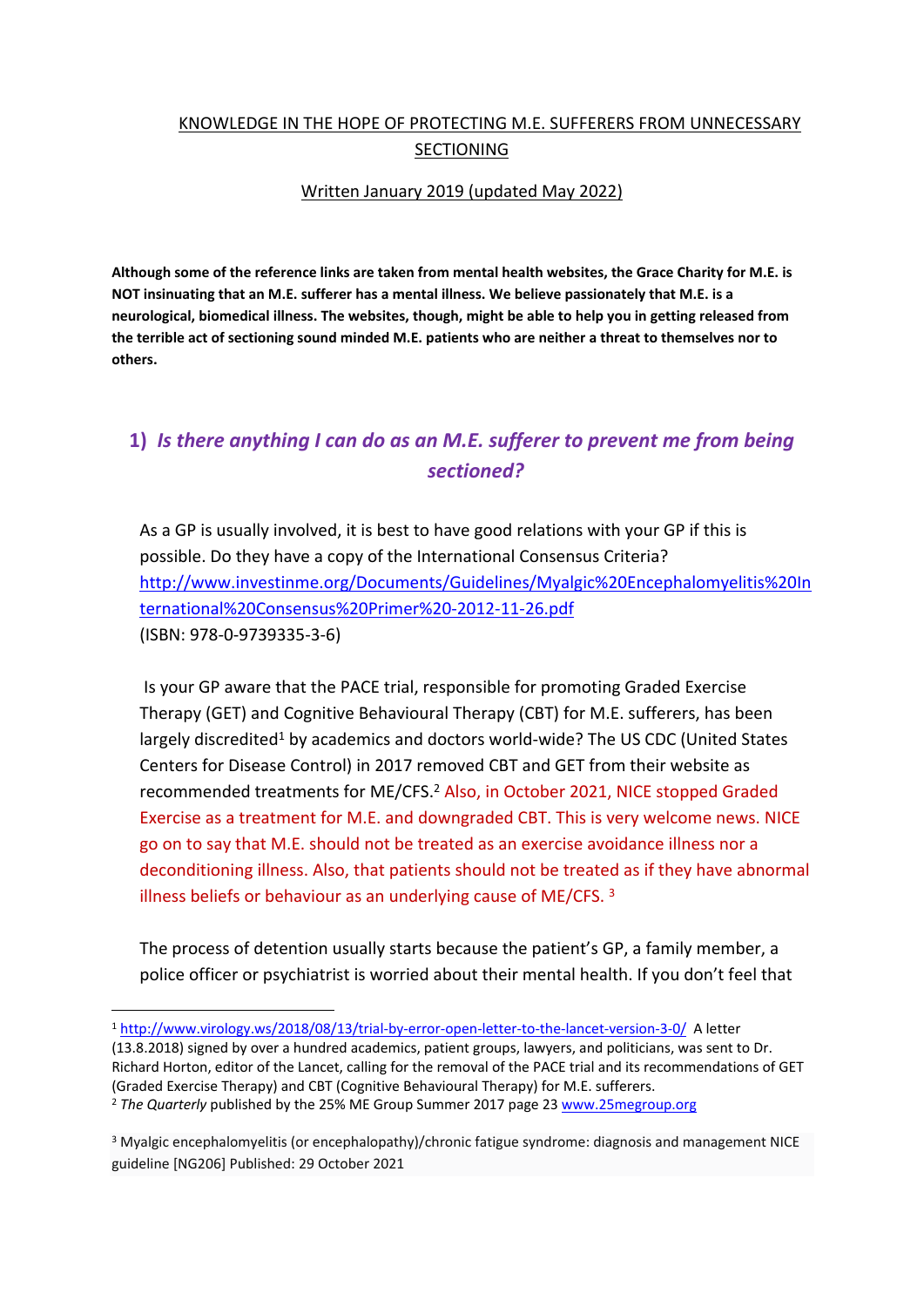you have a mental illness then do whatever you can to convince this list of people that your illness is biomedical. Make sure that they know your views, how you manage your situation and your support network of friends, relatives etc.

Also, have in mind a good solicitor in advance who has an interest in this unjust and terrible act of sectioning those who don't need to be.

You may need legal representation at a Tribunal if you are sectioned to get you released (a list of lawyers who have won cases fighting for M.E. as a biomedical illness is at the end of this paper, as are contacts for legal aid and free solicitors).

It also may be a good idea to get details ready of your MP (Member of Parliament) should you need to contact them. You might want to tell them that you feel you are at risk of being unnecessarily sectioned and could they please be an advocate for you as one of their constituents.

Make sure you are happy with who your 'nearest relative' is – see Point 9 for further information.

If you are sectioned, take a mobile phone and charger with you and have it charged ahead of time. Make sure that trusted people have your mobile number ahead of time.

## **2)** *Why is a person sectioned in the first place?*

This happens if you have a mental illness which needs 'appropriate' assessment and/or 'appropriate' treatment in hospital and you are unwilling to comply with this. The following is taken from MIND:

You may be sectioned if you or someone has raised concerns about your mental health.

You should only be sectioned if:

- you need to be assessed or treated for your mental health problem
- your health would be at risk of getting worse if you did not get treatment
- your safety or someone else's safety would be at risk if you did not get treatment
- your doctor thinks you need to be assessed or treated in hospital, for example if you need to be monitored very regularly because you have to take new or very powerful medication. Otherwise, you may be asked to attend a hospital out-patient clinic.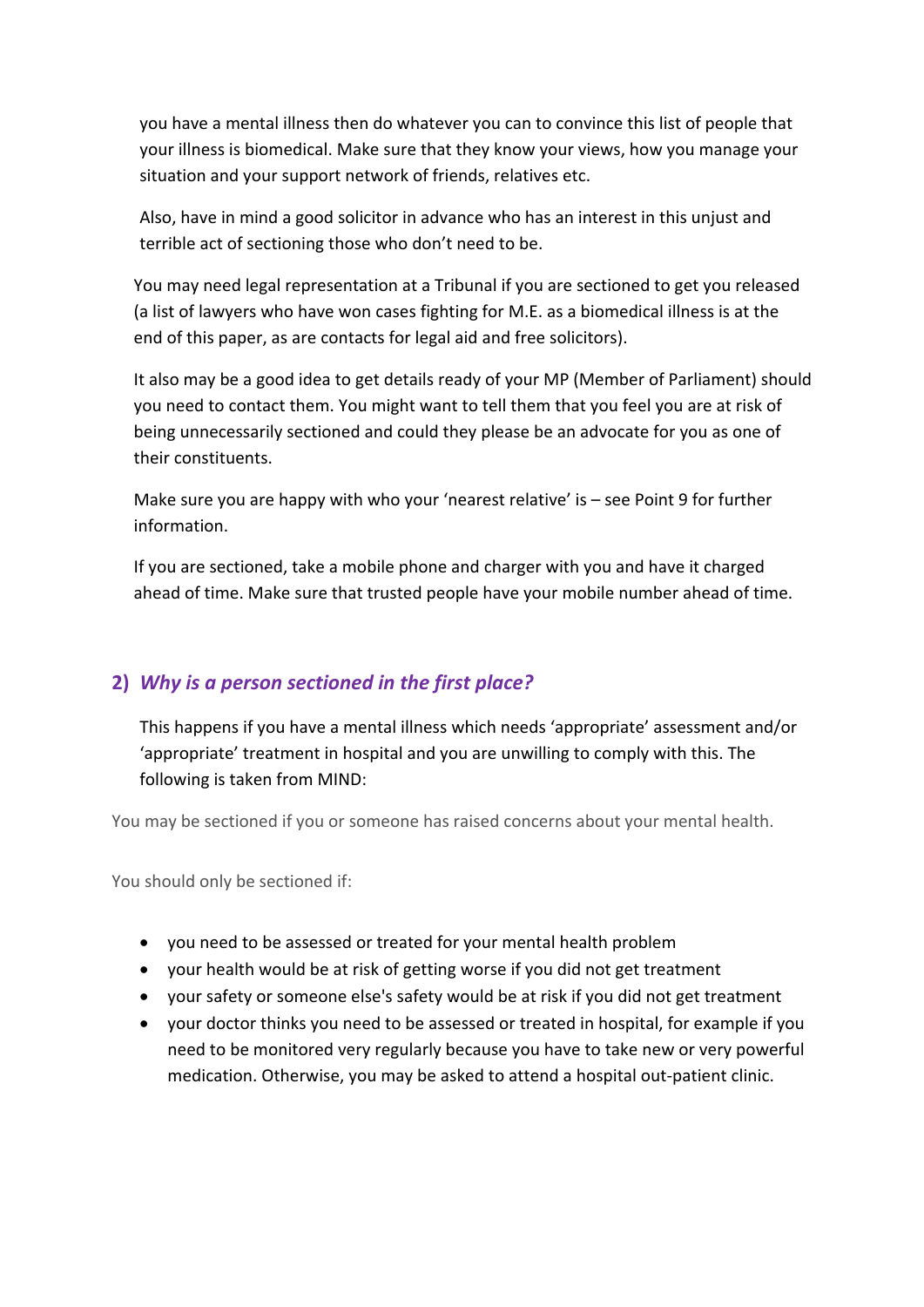Before you can be lawfully sectioned, you will need to be assessed by health professionals, to make sure that it is necessary.<sup>4</sup>

 Obviously this can be very subjective. The word 'sectioning' is derived from the Mental Health Act 1983.

### **3)** *Who can authorise a sectioning?*

The decision to section someone is usually made by two doctors\* and an Approved Mental Health Professional (AMHP), who is usually a social worker, or mental health nurse, or psychologist or occupational therapist. One of the two doctors must be a specialist in mental illness. The other doctor is usually the patient's GP although doesn't have to be. One of the two doctors is often known to the patient.

It is also possible for a relative to recommend to medical authorities that someone should be sectioned.

\*[The Coronavirus Act March 2020 allowed only 1 doctor to authorise a sectioning. This has since been lifted in England, so is now back to 2 doctors to authorise a sectioning in England. At the time of updating this paper in May 2022, however, the one doctor ruling has not been lifted in Wales. See [https://www.mind.org.uk/information-support/legal-rights/coronavirus-and-your-rights/coronavirus-and](https://www.mind.org.uk/information-support/legal-rights/coronavirus-and-your-rights/coronavirus-and-sectioning/)[sectioning/](https://www.mind.org.uk/information-support/legal-rights/coronavirus-and-your-rights/coronavirus-and-sectioning/) ]

## **4)** *If it's for mental illness, why are M.E. sufferers at risk?*

Tragically and wrongly, some doctors see M.E. as a mental health illness, thus defying the obligatory World Health Organisation's classification which says it is a neurological and not a mental disease (ICD 10 G93:3).

### **5)** *What might happen to me if I am sectioned?*

As an M.E. sufferer you may be 'encouraged' to take part in an exercise programme such as GET (Graded Exercise Therapy); or CBT (Cognitive Behavioural Therapy); or be given anti-depressants or antipsychotic drugs; certainly you will be told you don't have a physical illness and perhaps suffer from a mental health problem instead and abnormal illness beliefs. They may suggest that you need a healthier 'environment', which is

<sup>4</sup> [About sectioning - Mind](https://www.mind.org.uk/information-support/legal-rights/sectioning/about-sectioning/) <https://www.mind.org.uk/>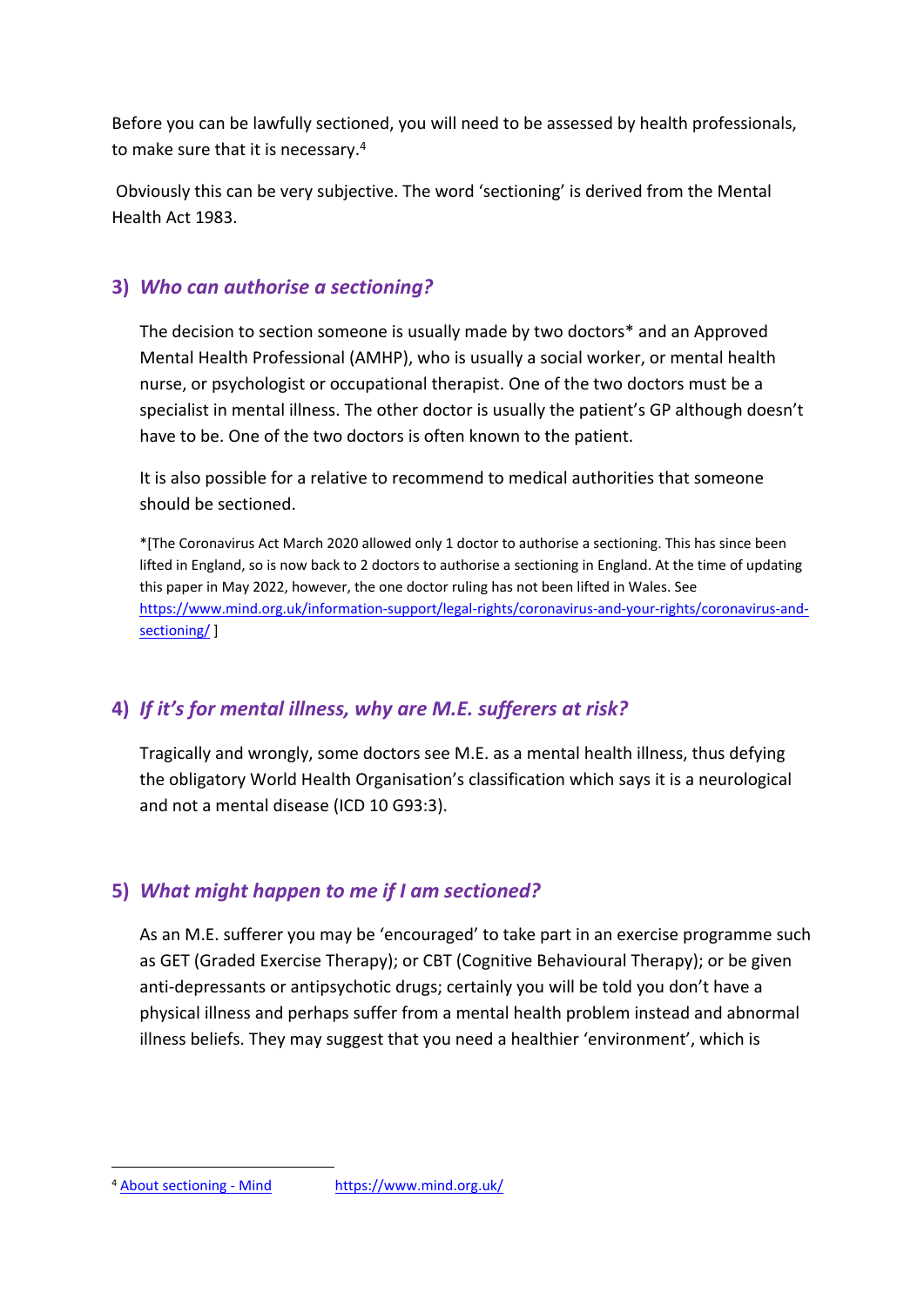ridiculous as the mental health unit is about as worst an environment an M.E. sufferer can endure. <sup>5</sup>

# **6)** *If I refuse CBT/GET from my GP does that make me in danger of being sectioned*?

The legal answer is 'no', you shouldn't be in danger of being sectioned if you refuse the psychological treatments of CBT/GET, especially as neither of these treatments are recommended any longer by NICE; but the medical profession seems to ignore some aspects of law when it comes to treating M.E. sufferers. So, you might be in danger for refusing CBT/GET from a determined team of prejudiced psychiatric 'professionals'.

The following knowledge can help empower you against such a terrible event happening:

 Graded Exercise and Cognitive Behavioural Therapy can be the treatment for an M.E. sufferer if sectioned. These are often used by professionals due to their wrong belief that the patient is merely deconditioned and has a psychological illness. In October 2021, the National Institute for Health and Care Excellence (NICE) welcomely downgraded CBT and Graded Exercise for M.E. sufferers. Whereas in previous years these therapies had been promoted by NICE, the most recent guidelines state:

*'It is not acceptable to recommend a programme of fixed incremental exercise, such as 'graded exercise therapy' to an ME/CFS patients. Nor should any form of physical activity or exercise be presented as a cure.' [1.11.14 and Box 4] Also,*

*'CBT should not be offered on the assumption that people have 'abnormal' illness beliefs and behaviours as an underlying cause of their ME/CFS. CBT is not a cure for ME/CFS and should not be offered as such.' [1.12.28; Box 5; 1.12.32; Rationale, page 78]*

Also, because NICE now state that M.E. is not caused by abnormal illness beliefs, then antipsychotic drugs should not be given to change a sufferer's 'perception'.

 $\bullet$  Since 1<sup>st</sup> April 1995, the World Health Organisation's listing of M.E. (Myalgic Encephalomyelitis) as a neurological disease (ICD-10 G93.3) *has been mandated for*  **NHS implementation.** The most recent review was on 1<sup>st</sup> April 2012 by the Information Standards Board (4th edition of ICD 10), where the mandate continued throughout the NHS.

<sup>&</sup>lt;sup>5</sup> M.E. sufferer Sophia Mirza was told that she needed to go to a 'different environment' – this proved to be a mental health unit. Sophia had previously been looked after quite safely by her mother at home, who was a former nurse. [www.sophiaandme.org.uk](http://www.sophiaandme.org.uk/)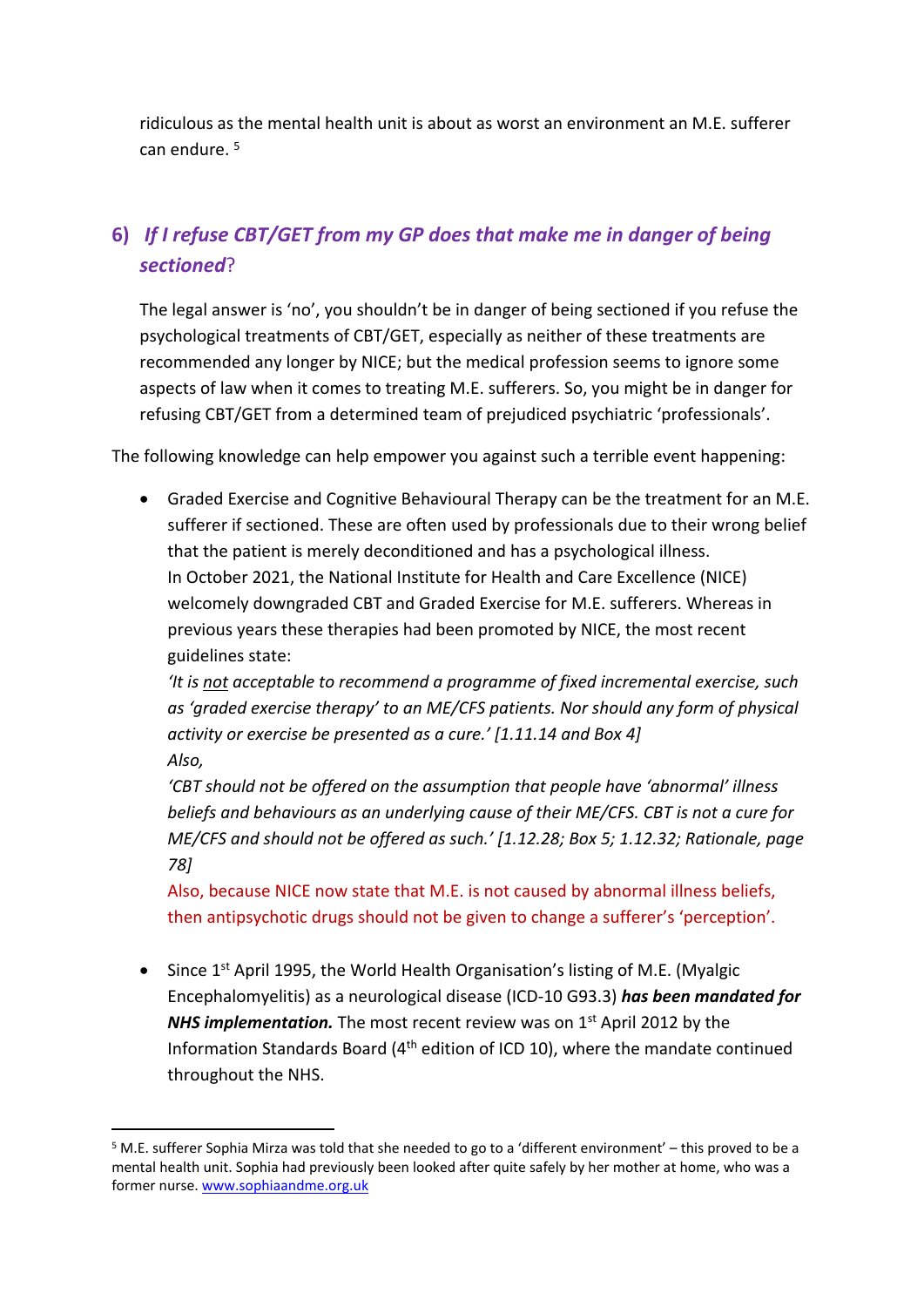Since March 2014, The Information Standards Board has been replaced by the Standardisation Committee for Care Information, SCCI. They have confirmed that the authorisation of ICD 10 in the NHS still stands.

- The PACE trial which recommends CBT/GET for M.E. sufferers has been widely condemned as flawed.<sup>6</sup>
- In practice, GPs and all doctors follow the NICE Guidelines: this is because all NHS organisations have a legal requirement to implement NICE guidance. However, the treatment aspect is not enforceable.

Since 2021, GET and CBT are no longer promoted by NICE guidance and in fact warns against both, especially GET. (See Foot note 3.)

## *'Healthcare professionals should be aware that – like all people receiving care in the NHS – people with CFS/ME have the right to refuse or withdraw from any component of their care plan without this affecting other aspects of their care, or future choices about care.' <sup>7</sup>*

In other words, every patient case is individual and a doctor does have the right to express clinical freedom, along with consulting the patient, as to what is best. This can mean refusing Graded Exercise Therapy and CBT, despite the continued promotion of these treatments by The Royal Colleges.<sup>8</sup>

There is also the NHS constitution; although the following points aren't always implemented, they still remain your rights:

- 'You have the right to receive care and treatment that is appropriate to you, meets your needs and reflects your preferences... '
- 'You have the right to choose your GP practice and to be accepted by that practice unless there are reasonable grounds to refuse, in which case you will be informed of those reasons... '
- 'You have the right to express a preference for using a particular doctor within your GP practice and for the practice to try and comply.' <sup>9</sup>

<sup>6</sup> See Footnote 1

<sup>7</sup> NICE guidance document on CFS/ME, Clinical Guideline 53, 22 August 2007, page 8. <http://guidance.nice.org.uk/CG53> <sup>8</sup> 1 [Medical leaders sign joint statement in response to NICE guidance on ME/CFS | RCP London](https://www.rcplondon.ac.uk/news/medical-leaders-sign-joint-statement-response-nice-guidance-mecfs)

<https://www.rcplondon.ac.uk/>

<sup>9</sup> [www.gov.uk/government/publications/the-nhs-constitution-for-england](http://www.gov.uk/government/publications/the-nhs-constitution-for-england)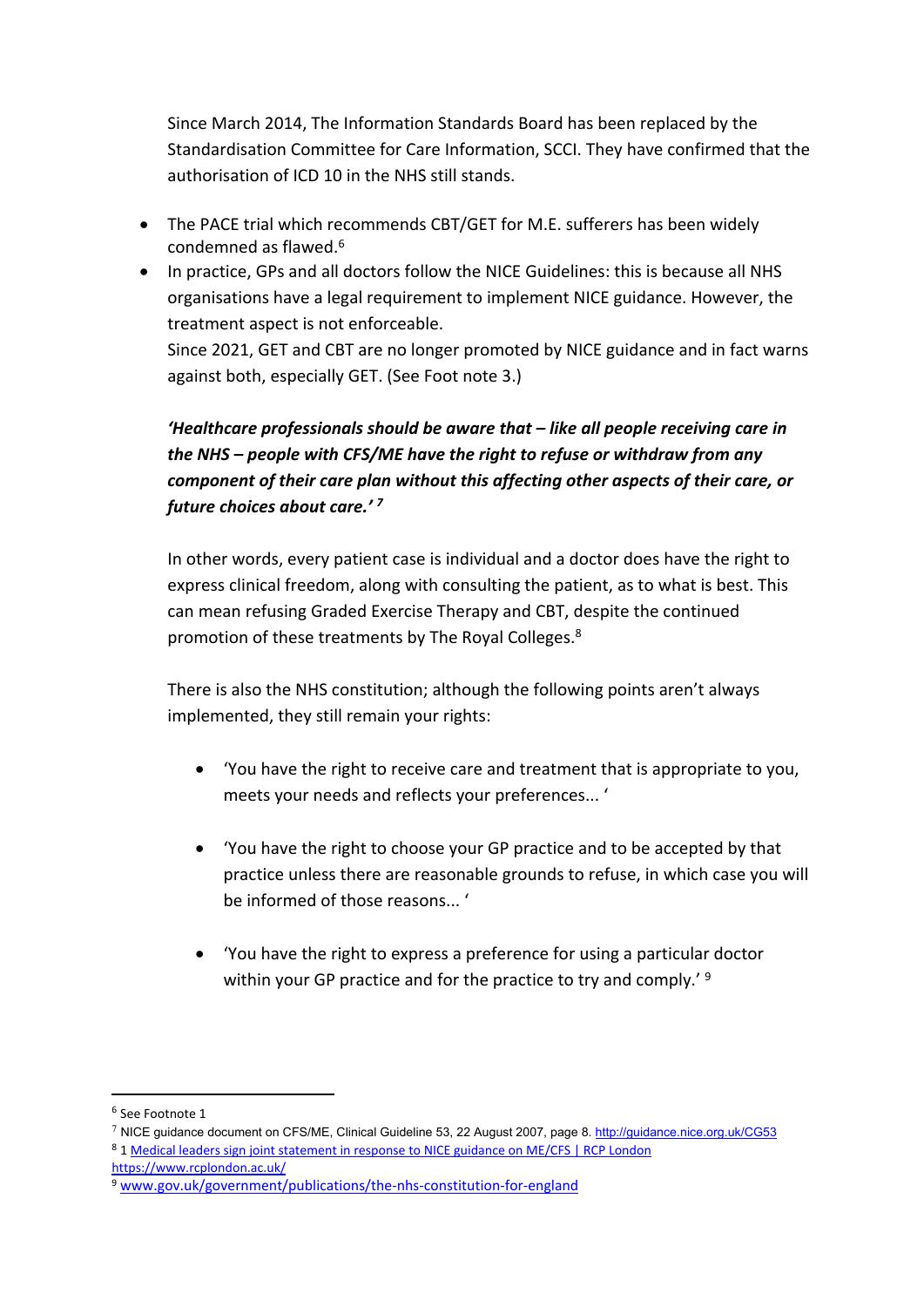### **7)** *Can I be sectioned whilst in hospital for something else?*

Yes. If you are already in hospital, certain nurses can stop you leaving until the doctor in charge of your care, or their nominated deputy, can make a decision about whether to detain you there under the Mental Health Act. If detained beyond 72 hours the patient should receive an assessment to decide if further detention is necessary. This doesn't just apply to M.E. but to any patient who has gone into hospital for any reason or condition.

# **8)** *What should I do if staff believe wrongly I'm anorexic because I can't eat properly?*

Having swallowing difficulties is called dysphagia, often found in patients with stroke, Multiple Sclerosis and Parkinson's diseases which are all neurological problems. M.E. is also neurological, categorised as such by the World Health Organisation since 1969.

There are biomedical reasons why an M.E. sufferer may not be able to swallow. Some M.E. specialist researchers believe that the gastric mucosa which is infected with enteroviruses may reach the brain by travelling up the vagus nerve, which controls the swallowing reflex. <sup>10</sup>

In addition, sufferers can have sensitivities to food, medication and chemicals making it difficult to swallow, as they can have an adverse reaction. <sup>11</sup>

### **This shows that an M.E. sufferer is unable to swallow because of a severe symptom of the illness and not because they choose to refuse food and drink.**

Indeed many M.E. sufferers are tube fed with various types of feeding tubes. In the tragic case of 21-year-old Merryn Crofts, who died from M.E. in May 2017, her need for tube feeding and eventual weight loss at 5 and a 1/2 stone was NOT put down at the inquest to mental health issues such as eating disorders, depression or anxiety. Rather the coroner reported that it was the much-misunderstood illness that was likely to have led to the gastrointestinal failure and other complications that caused her to starve to death.  $^{12}$  In a peer reviewed paper, the authors demonstrate that malnutrition in M.E. is

<sup>10</sup> Drs. Byron Hyde and John Chia Questions & Answers section page 10 *The Quarterly* Newsletter Summer 2018 [www.25megroup.org](http://www.25megroup.org/)

<sup>&</sup>lt;sup>11</sup> M.E./CFS A Clinical Case Definition and Guidelines for Medical Practitoners Immune Manifestations page 7, Bruce Carruthers and Marjorie van de Sande 2005 ISBN 097393350X

<sup>12</sup> See article 'ME sufferer who was dismissed as hysterical vindicated in death' *The Times* 29 May 2018 by Lucy Bannerman; also *The Quarterly* published by the 25% ME Group Summer 2018 pages 22-23 [www.25megroup.org](http://www.25megroup.org/)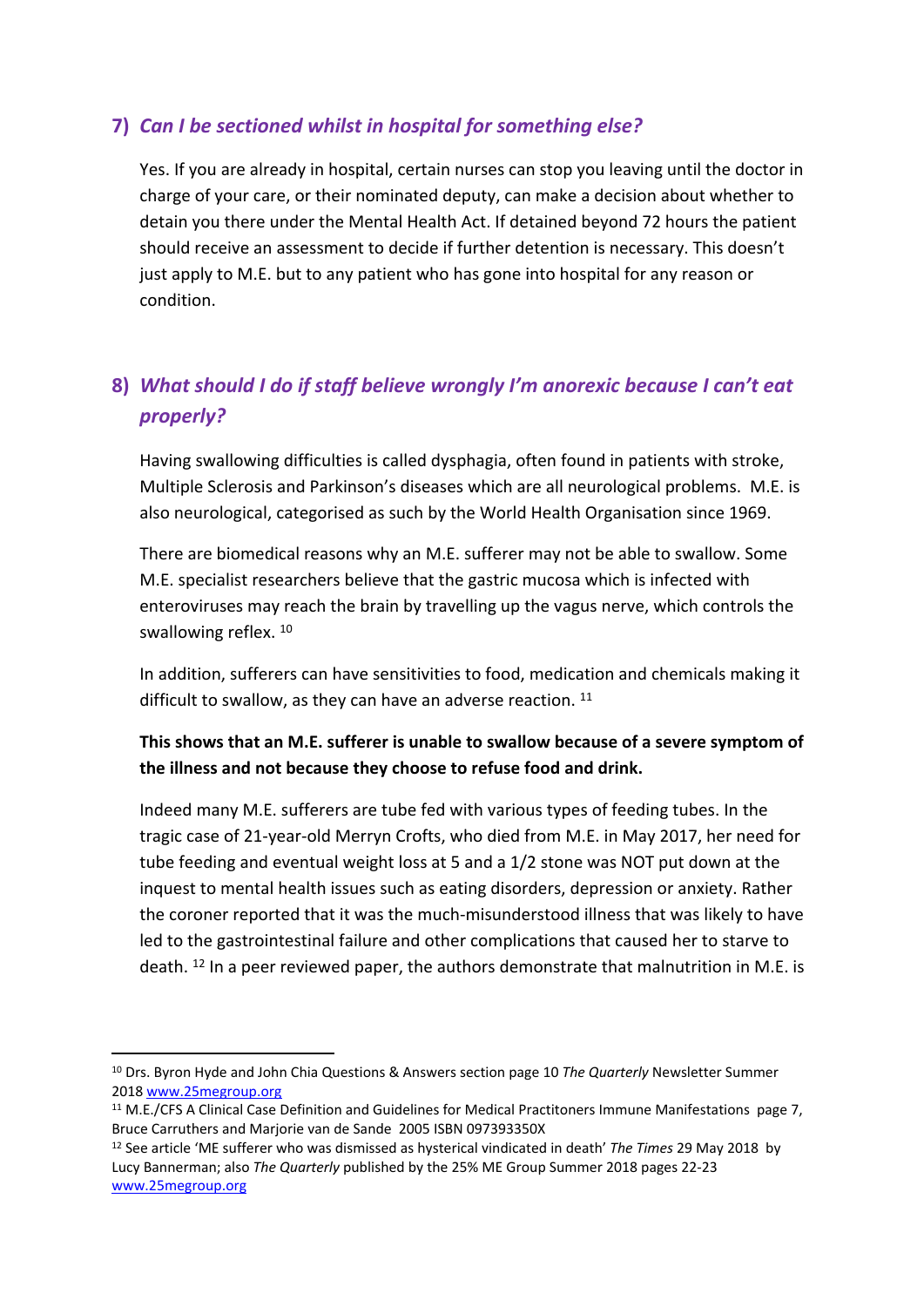caused by a number of reasons including inability to swallow and simply being too ill to maintain adequate hydration and nutrition; therefore not due to choice.<sup>13</sup>

#### **9)** *If I am sectioned, how can I get out and come home?*

**YOU HAVE A RIGHT TO APPEAL THE SECTIONING**, **WHICH WILL NEED AN APPLICATION – AN APPEAL ISN'T AUTOMATIC. The sooner you or someone else starts appealing the sectioning, the better.** A form needs to be filled in, often from contacting the Mental Health Tribunal. [Mental Health Tribunal forms and guidance - GOV.UK \(www.gov.uk\)](https://www.gov.uk/government/collections/mental-health-tribunal-forms)To get the ball rolling with getting out from the hospital and coming home, the person appointed as your 'nearest relative' can apply for your discharge from detention. Or you can apply yourself. If detained in hospital, a patient is entitled to an advocate straight away, usually an Independent Mental Health Advocate (a free service). Their role is to provide information to the patient concerning their rights. The charity MIND may be able to point you in the right direction (although MIND represent mental health and therefore not M.E., they are familiar with tribunals etc. https://[www.mind.org.uk](http://www.mind.org.uk/) )

The appeal will usually involve a hearing at a mental health tribunal, independent from the hospital. The appeal panel will require written reports from your 'responsible clinician' the person who is in charge of your treatment programme for your sectioning. You must also receive any copies written about you. You are entitled to have a solicitor representing you at no cost to you.<sup>14</sup>

The appeal panel usually consists of a judge, a doctor and a lay person<sup>15</sup> (some sources report more specifically that the panel is a judge, psychiatrist and a person with a social care background)<sup>16</sup>. Your 'nearest relative' may also attend the tribunal and make a contribution. Your solicitor and the doctor from the panel will work with you before the tribunal.

In England, Wales and Northern Ireland the nearest relative is determined through a strict order of priority, unlike Scotland where someone may choose who their nearest relative is although this must be in writing with signed consent.<sup>17</sup> In England, Wales and

<sup>14</sup> Royal College of Psychiatrists on Being Sectioned (in England and Wales) <https://www.rcpsych.ac.uk/healthadvice/problemsdisorders/beingsectionedengland.aspx>

<sup>13</sup> [Healthcare | Free Full-Text | Life-Threatening Malnutrition in Very Severe ME/CFS | HTML \(mdpi.com\)](https://www.mdpi.com/2227-9032/9/4/459/htm) authors Drs. Speight, Weir and Helen Baxter

<sup>&</sup>lt;sup>15</sup> Taken from 'The right to appeal' Camden and Islington NHS Foundation Trust <https://www.candi.nhs.uk/service-users-and-carers/mental-health-act/being-sectioned/right-appeal>

<sup>16</sup> *Assessment of people with M.E. under the Mental Health Act* October 2015 by Action for M.E. PDF available written by Cathy Stillman-Lowe, Joan Crawford and Dr. Hiroko Akagi

<sup>17</sup> <https://www.mwcscot.org.uk/get-help/help-for-carers/being-a-named-person/> Link for more information about being a named person/nearest relative in Scotland.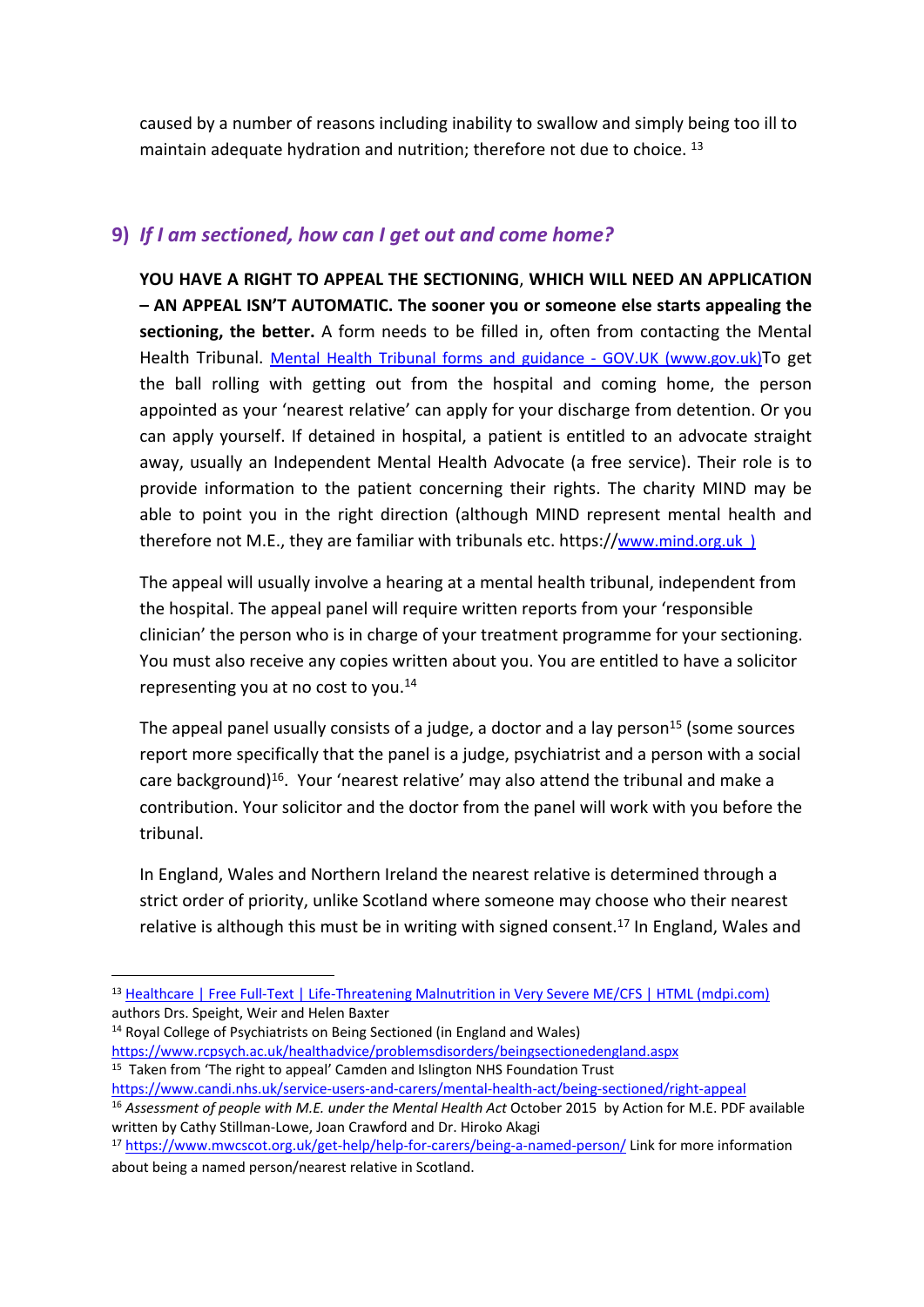Northern Ireland the nearest relative is in the following ranking order: the sectioned person's spouse or civil partner/ cohabitee; next in line is son or daughter (eldest first); next is father or mother; next is brother or sister (eldest first); next is grandparent; next is grandchild; next is uncle or aunt; next is nephew or niece. There are exceptions to this ranking order: for example, if you have a carer who is not related yet has lived with you for more than 5 years the carer could supersede your parents and siblings as the nearest relative. The nearest relative also has to be at least 18 years old unless they are your mother, father, husband, wife or civil partner. If you don't want the chosen person appointed to be your 'nearest relative' you may have to apply to a court to have them changed. If you have no-one on the list who can act for you, then you can apply to court to have a friend or an appointed person to be your nearest relative. For further information on your nearest relative/named person the following link can be helpful:

[https://www.mind.org.uk/information-support/legal-rights/nearest-relative/about-the](https://www.mind.org.uk/information-support/legal-rights/nearest-relative/about-the-nearest-relative/#.XCocB7i9GIA)[nearest-relative/#.XCocB7i9GIA](https://www.mind.org.uk/information-support/legal-rights/nearest-relative/about-the-nearest-relative/#.XCocB7i9GIA)

The following link explains what you might expect from a tribunal:

[https://www.rcpsych.ac.uk/healthadvice/problemsanddisorders/guidementalhealthtrib](https://www.rcpsych.ac.uk/healthadvice/problemsanddisorders/guidementalhealthtribunals.aspx) [unals.aspx](https://www.rcpsych.ac.uk/healthadvice/problemsanddisorders/guidementalhealthtribunals.aspx) <sup>18</sup>

## **10)** *How long do I need to wait to come home after being sectioned?*

It depends on what Act you've been sectioned under and if you are successful in your tribunal.

**Emergency Sectioning** lasts up until 72 hours (3 days) during which time an assessment should be made if the patient is sectioned further under Section 2 or Section 3

**Section 2** is detention only without imposed treatment. It lasts for 28 days and an assessment may also be going on for further detention under Section 3. If you've been sectioned under Section 2, you have to appeal within 14 days. The tribunal must take place within 7 days of application.

**Section 3** This is detention combined with treatment. It lasts up to six months and then possibly renewed for a further six months and then annually. The treatment can only be given to the patient if they are sectioned. So, if the patient can receive the 'recommended treatment' outside of being detained, they could make that point for their release. If you've been sectioned under Section 3, the hearing should take place

<sup>18</sup> Information taken from Rethink Mental Illness [https://www.rethink.org](https://www.rethink.org/)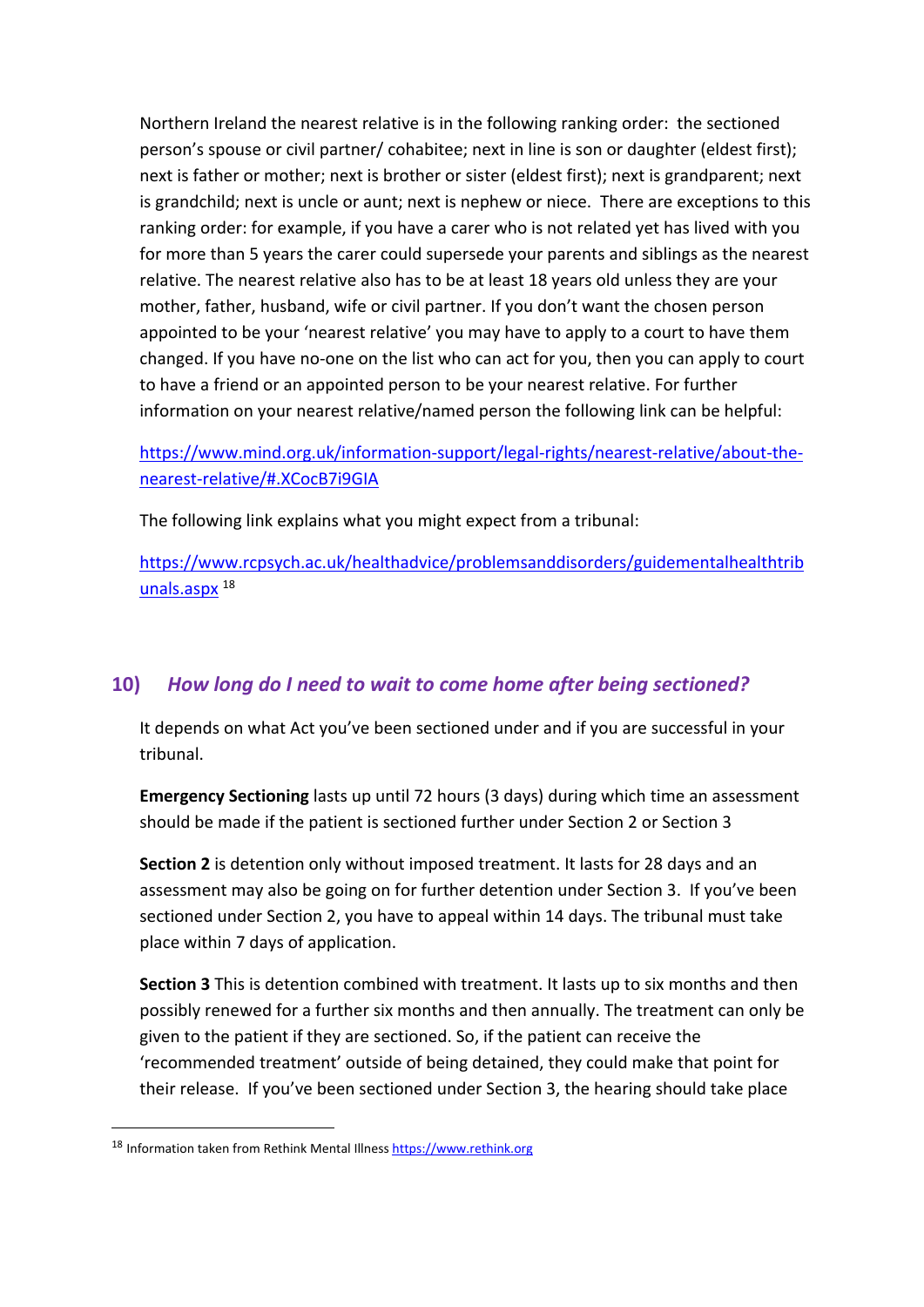within 8 weeks of application. You can appeal once in 6 months of being detained. After that you can appeal once in each renewal period.

#### *It is possible to come home and be discharged before a section comes to an end.*

For further advice about discharge from detention, the following link may help:[https://www.rethink.org/living-with-mental-illness/mental-health-laws/discharge](https://www.rethink.org/living-with-mental-illness/mental-health-laws/discharge-from-detention/tribunals)[from-detention/tribunals](https://www.rethink.org/living-with-mental-illness/mental-health-laws/discharge-from-detention/tribunals)

### **11)** *Can having Power of Attorney (Healthcare) help?*

There are two types of Power of Attorney: one for finance and the other for health. The person appointed as your replacement (attorney) should you be unable to make a decision for yourself in the future, needs to be arranged whilst you still 'have capacity'. The Mental Capacity Act of 2005 has decided that all of us can have decisions made by doctors to treat us if we 'lack capacity'. Lacking capacity is when you are unable to make a decision for yourself. A patient over 16 yrs of age who is judged as lacking mental capacity (even temporarily) can have decisions made for them by medical staff. This is meant to be in the patient's 'best interests' but is not always. You can only appoint a Power of Attorney (Healthcare) or make an Advance Decision if you are 18 or over.

Power of Attorneys can be drawn up by solicitors but they are much cheaper via a gov.uk website. Once drawn up, it needs to be registered with the Office of the Public Guardian.

#### <https://www.gov.uk/power-of-attorney/make-lasting-power>

Having Power of Attorney could only help if the person sectioned also 'lacked capacity' in the opinion of some doctors.

#### **12)** *Has any sectioning of an M.E. sufferer been beneficial to them*?

We have heard that the sectioning of a young man diagnosed with M.E. who also had genuine mental health problems was beneficial to him as he was given regular meals. (This was not a first-hand witness account but from a source.) Of course, you don't need to be sectioned in order to have regular meals. This paper, however, is attempting to make a stand in favour of sufferers **who do not need sectioning**, especially as M.E. is often still seen wrongly as a mental health illness. In fact, there is much detrimental harm done to M.E. sufferers who have been sectioned, as the treatment offered is usually psychological, performed by doctors /nurses who believe wrongly that M.E. is a mental health issue. Sufferers complain of bright lights, noise and being forced to do activity if sectioned. In Denmark, it has been reported that a sufferer had toxic levels of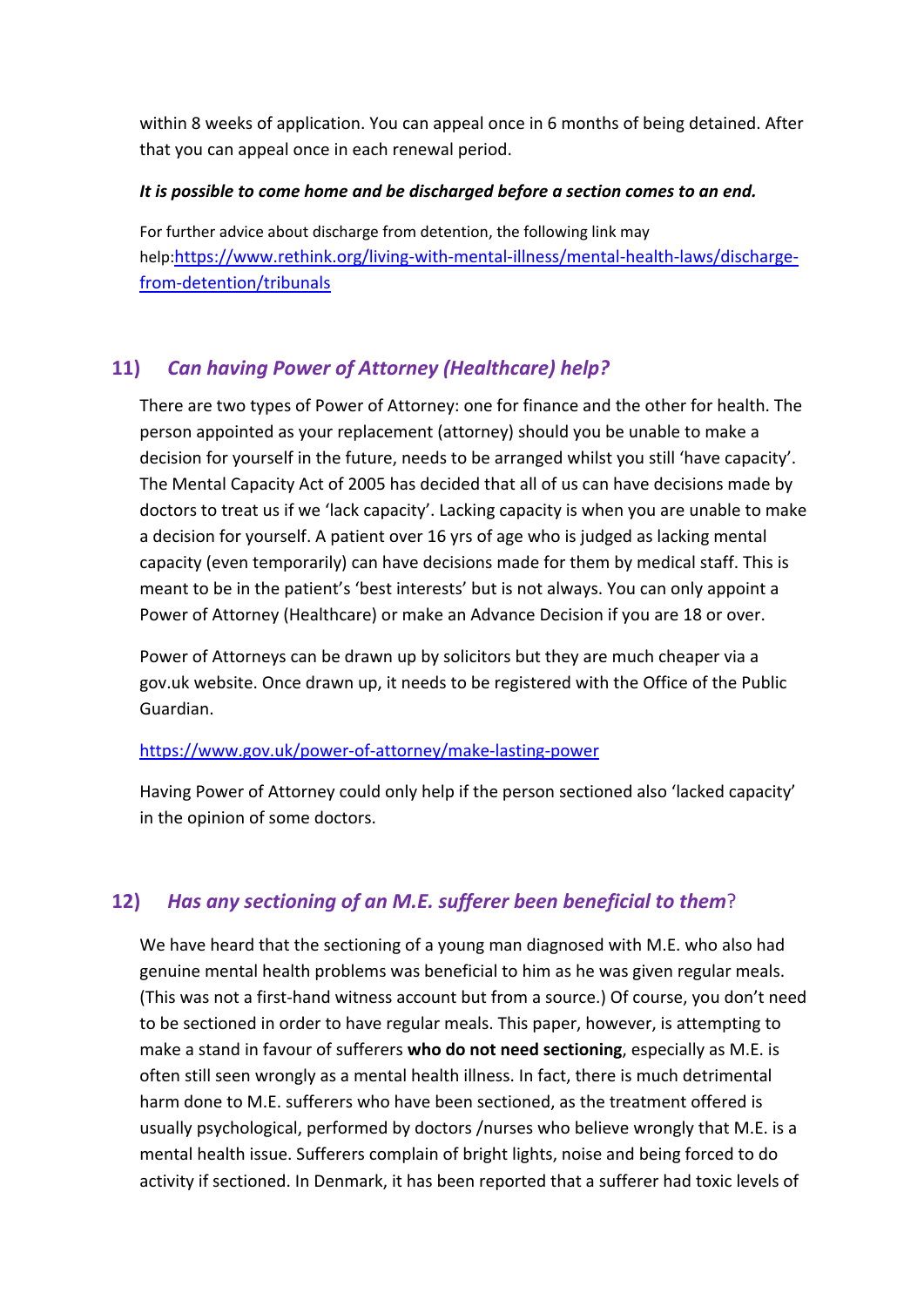drugs forced upon her (thankfully this sufferer is now released from hospital and has come home).<sup>19</sup>

# **13)** *What are the documented outcomes for those M.E. sufferers who are sectioned*?

The account of severe M.E. sufferer Sophia Mirza is well documented. [www.sophiaandme.org.uk](http://www.sophiaandme.org.uk/) Sophia was released after 2 weeks of being sectioned; she already had a solicitor involved before the sectioning as she was threatened with this before it took place. Tragically Sophia died in 2005 after the sectioning, from renal failure due to M.E.

A young woman with severe M.E. was sectioned in Germany but came home in 2015. Doctors had even changed her diagnosis of M.E. to 'Pervasive Refusal Syndrome'.<sup>20</sup>

A male M.E. sufferer (also with POTS diagnosis) has contacted the Grace Charity. He was sectioned several times in the UK, in both London and Devon. At one stage he was sectioned for 3 years in Exeter. He was injected with various antipsychotic drugs including clozapine as he was wrongly diagnosed with abnormal/delusional beliefs. Although he was sectioned with no genuine psychological disorder, he came out with Post Traumatic Stress Disorder. The sufferer is concerned about long-term side-effects of antipsychotic drugs whilst having disabling M.E. He is currently not sectioned but seeking help via private healthcare.

There is a well-documented case from Denmark when a young woman was forcibly removed from her home in Denmark in front of her family<sup>21</sup>in 2013. She returned home after four and a half years of being institutionalised, helped by a petition of almost 3,000 signatures and a court case.

### **14)** *Can children with M.E. be sectioned?*

Unfortunately, children can also be sectioned. What appears to be more common though for children with M.E. is that the parents may be faced with child protection threats. This may happen through a misdiagnosis of a child's illness: for example, instead of a true diagnosis of M.E. they may be wrongly labelled as having Munchausen's syndrome by proxy (also known now as Fabricated or induced illness or FII) whereby a

<sup>&</sup>lt;sup>19</sup> Patient is Ms. Karina Hansen and this reference is from Daily Kos publication October 10<sup>th</sup> 2018 <https://www.dailykos.com/stories/2018/10/10/1803351/-Karina-Hansen-is-FREE>

<sup>20</sup> *The Quarterly* Winter 2015 Good News from Germany page 6 published by the 25% ME Group [www.25megroup.org](http://www.25megroup.org/)

<sup>21</sup> [https://me-pedia.org/wiki/Karina\\_Hansen](https://me-pedia.org/wiki/Karina_Hansen)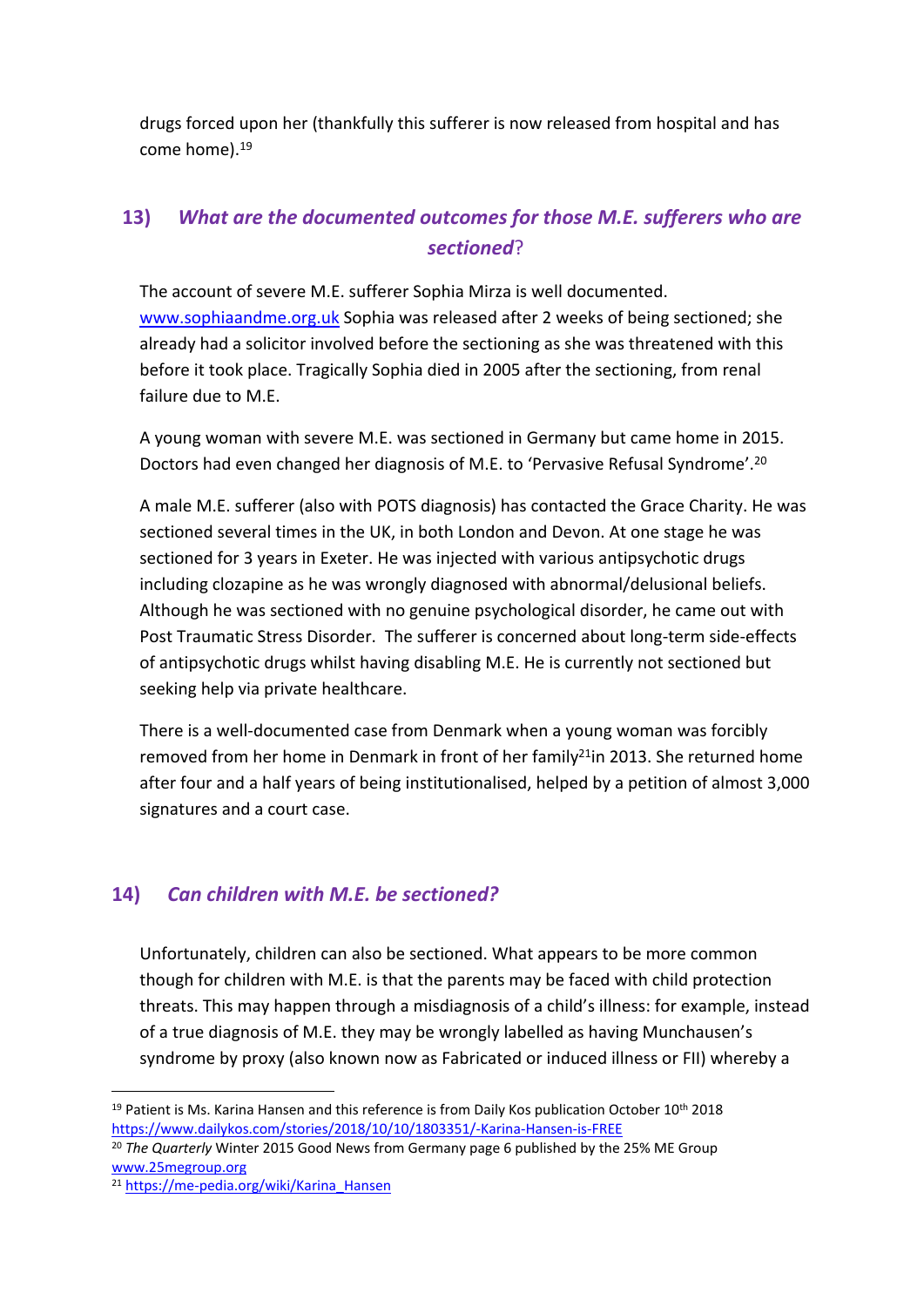parent is blamed for the illness of their child. It is a form of child abuse, occurring when a parent or carer, usually the child's biological mother, exaggerates or deliberately causes symptoms of illness in the child.

To presume this is the reason behind a child genuinely suffering from M.E. is completely horrific and unacceptable.

For parents to have care proceedings take place against them, Social Services would be involved. Children may be threatened to be removed from their homes and placed in foster care or a hospital practising psychological therapies which may include a secure locked ward. Of course, a true M.E. sufferer is unlikely to improve from these suggestions with a probability of further deterioration, as well as the awful distress involved.<sup>22</sup>

A patient over 16 yrs of age who is judged as lacking mental capacity (even temporarily) can have decisions made for them by medical staff.

In England, Wales and Northern Ireland a person is a child until their 18<sup>th</sup> birthday when they legally become an adult. In Scotland, child protection orders can only be carried out on a person who is under 16 years old, although parents in Scotland still have parental responsibility for their children up until aged 18.

The same description applies that a child can only be sectioned if they are considered to be a risk to themselves or others.

Tymes Trust is a registered charity which helps children and young people with M.E. [www.tymestrust.org](http://www.tymestrust.org/) Tymes Trust, PO Box 4347,Stock, Ingatestone, CM4 9TE, Tel: 0845 003 9002

#### **15)** *Will I have to pay for my solicitor?*

The website for the Royal College of psychiatrists states that a person who has been sectioned can have a legal representative at no cost to them. You have to make sure, though, that the lawyer understands M.E. and why being sectioned will only make the symptoms of M.E. worse.

The Law Society <http://solicitors.lawsociety.org.uk/>

Tel: 020 72421222

<sup>22</sup> See the film *Voices from the Shadows* by Natalie Boulton and John Biggs [www.voicesfromtheshadowsfilm.co.uk](http://www.voicesfromtheshadowsfilm.co.uk/) 2011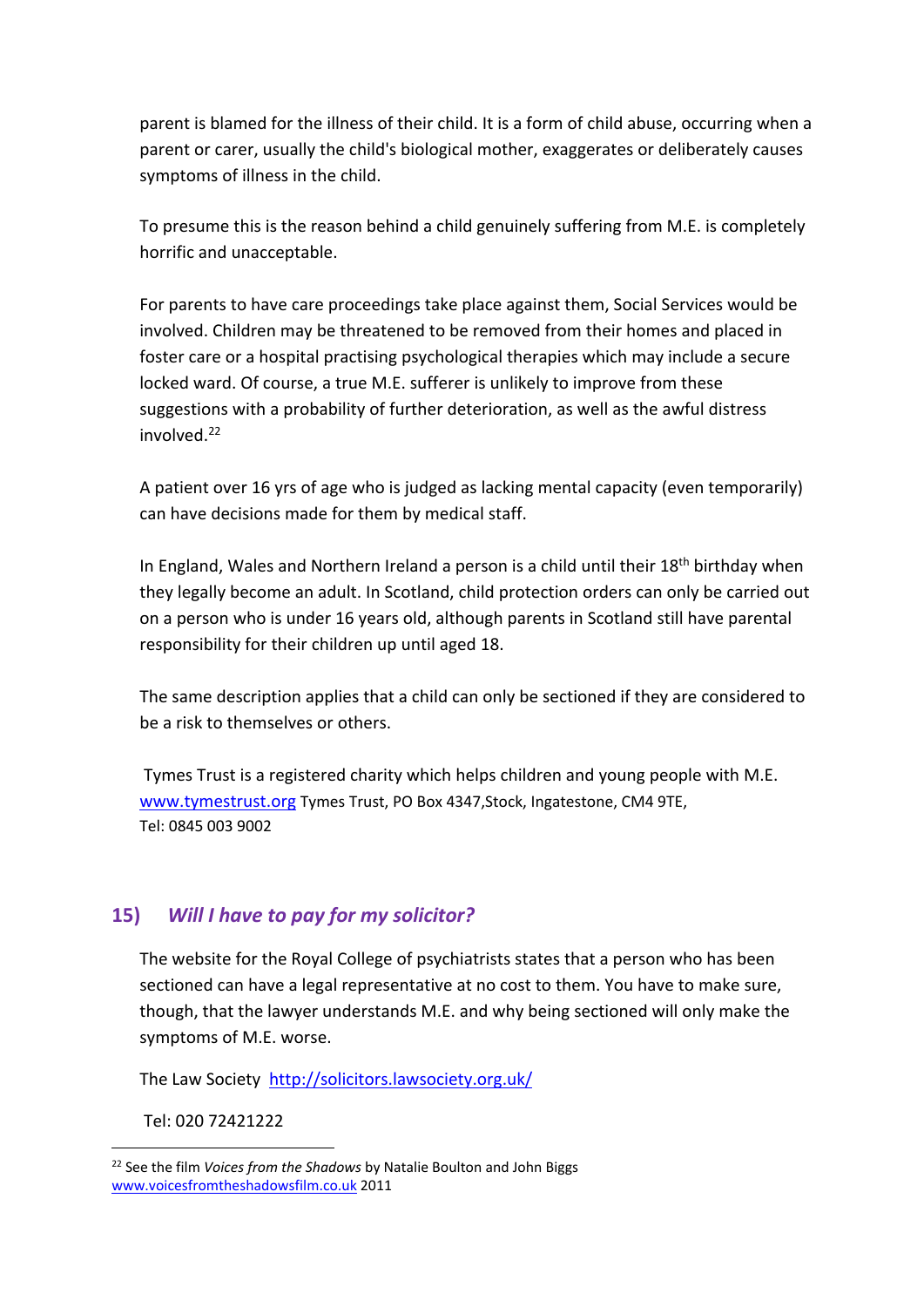Legal aid is when the government helps with legal costs for a client.

*Further information to see if you qualify for free legal aid from Citizen's Advice Bureau:* 

[https://www.citizensadvice.org.uk/law-and-courts/legal-system/finding-free-or](https://www.citizensadvice.org.uk/law-and-courts/legal-system/finding-free-or-affordable-legal-help/)[affordable-legal-help/](https://www.citizensadvice.org.uk/law-and-courts/legal-system/finding-free-or-affordable-legal-help/)

or the Government website <https://www.gov.uk/legal-aid>

If you are still unable to pay for the legal costs involved and cannot get Legal Aid, LawWorks is a charity to connect volunteer lawyers with people in need of legal advice.

[www.lawworks.org.uk](http://www.lawworks.org.uk/) Please note that there is no central phone number for Law Works but there are phone numbers for the local network in your area.

Other possible helpful contacts:

1) Civil Legal Advice (formerly Community Legal Advice) Tel: 0845 3454345

2) The Disability Law Service Disability Law Service The Foundry 17 Oval Way London SE11 5RR Tel: 020 7791 9800 Email: <advice@dls.org.uk>Website: [www.dls.org.uk](http://www.dls.org.uk/)

#### **How much do solicitors charge?**

Some charge by the hour; juniors charge around £100 per hour, whereas seniors charge around £200 per hour. A fixed fee could be arranged.

Some may act on a 'No Win No Fee' offer, which means you only pay if your case wins (that would be a proportion of your damages – nothing if you lose).

**Lawyers with an interest in M.E**. (*please note that the Grace Charity for M.E. is not necessarily recommending the following lawyers but is merely providing information):*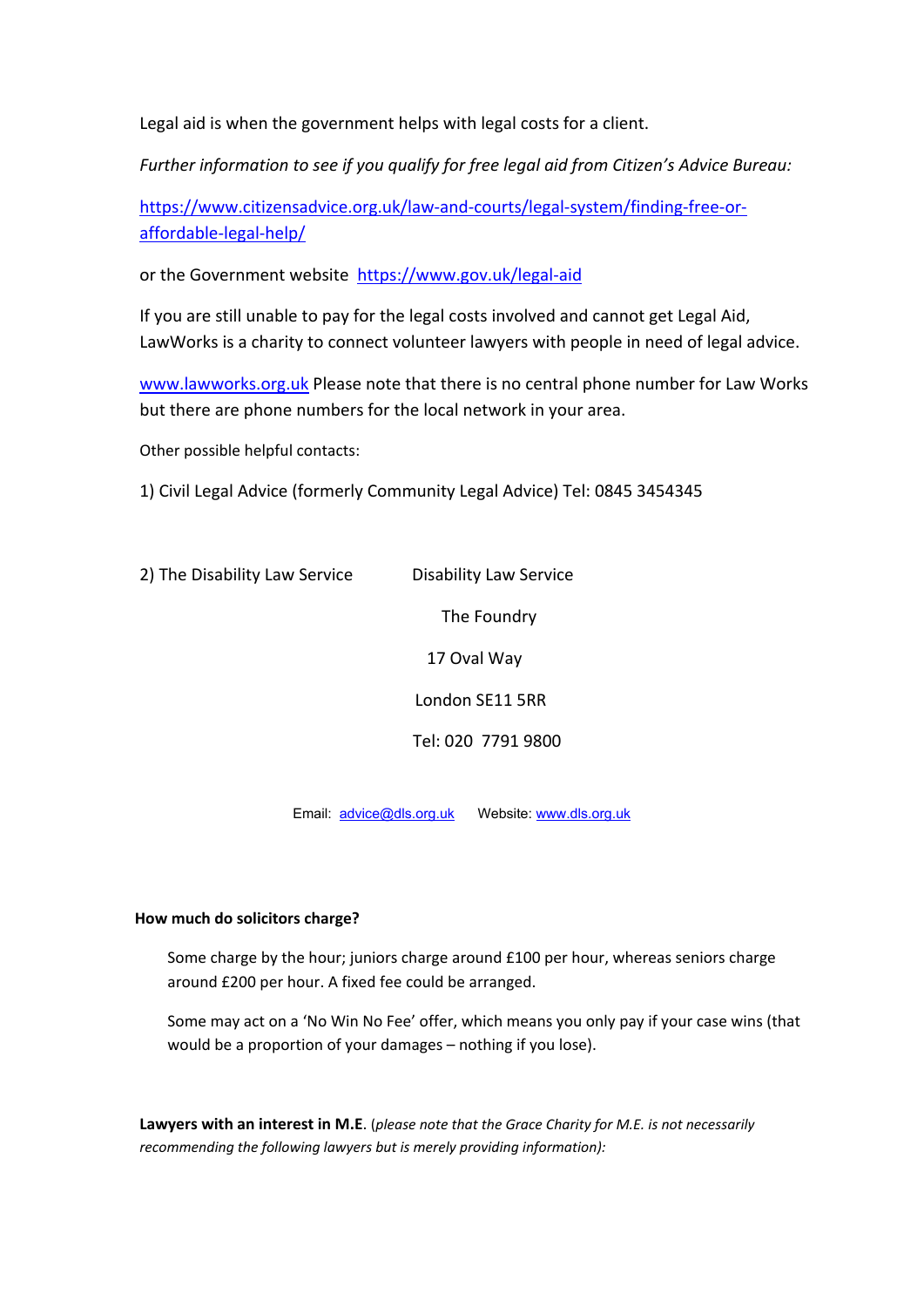1) James Millar Craig

James is a partner with Royds Withy King and has intervened with M.E./CFS disputes, mainly insurance litigation. Tel: 020 78421438/ 020 75832222 Email: [james.millarcraig@roydswithyking.com](mailto:james.millarcraig@roydswithyking.com) [www.roydswithyking.com](http://www.roydswithyking.com/)

2) Josephine Van Lierop

Josephine is an employee of Slater Gordon Lawyers (London and Edinburgh offices) She has succeeded in a disability discrimination claim for a 'CFS' sufferer, Sept. 2015 Tel: 0131 718 4179 Website: [www.slatergordon.co.uk](http://www.slatergordon.co.uk/)

3) Richard Colbey

Richard works for Lamb Chambers. He won a case in 2012 for a 'CFS' sufferer against their insurer, who dismissed M.E. as a functional disorder.

[www.lambchambers.co.uk](http://www.lambchambers.co.uk/) email: [richardcolbey@lambchambers.co.uk](mailto:richardcolbey@lambchambers.co.uk) Tel: 020 77978300 020 7797 8302

4) Brian Barr solicitors

[www.brianbarr.co.uk](http://www.brianbarr.co.uk/) Tel: 0161 737 9248 Based in Manchester Brain Barr solicitors have a special interest in representing clients with fibromyalgia, chronic pain, CRPS (Complex Regional Pain Syndrome) and Chronic Fatigue Syndrome/M.E.

5) Katherine Sheldrick

Hempsons Solicitors [www.hempsons.co.uk](http://www.hempsons.co.uk/) Tel: 0161 228 0011 (general enquiries) Ms. Sheldrick: 0161 234 2467 Her email: [k.sheldrick@hempsons.co.uk](mailto:k.sheldrick@hempsons.co.uk) Email: [manchester@hempsons.co.uk](mailto:manchester@hempsons.co.uk) (general inquiries)

Hempsons have solicitors nation-wide, in London, Harrogate, Newcastle as well as Manchester .

Ms. Sheldrick (Manchester based) helped a doctor who treated M.E. biomedically to win a legal battle in 2017.